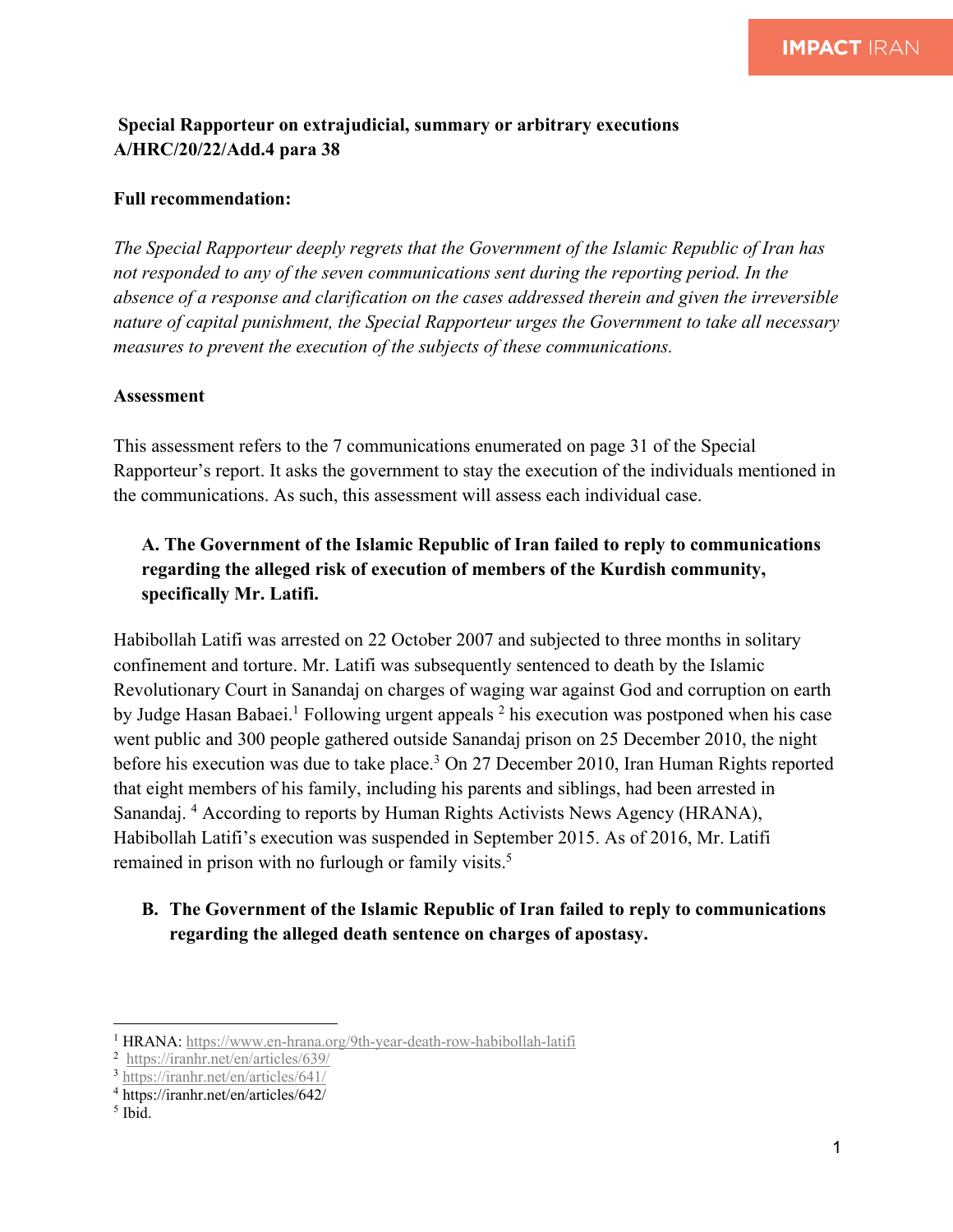The communication uses codenames when addressing the individuals in question, thus making it impossible to ascertain the current status of their cases.<sup>6</sup>

## **C. The Government of the Islamic Republic of Iran failed to reply to communications regarding the alleged imminent execution of Mr. Ali Reza Mollasoltani, a minor, and the public lashings of Mr. Alireza Nouri and Mr. Ali Soleimani.**

Mr. Ali Reza Mollasoltani, who was 17 years old at the time of his offense, and two of his friends, Mr. Alireza Nouri and Mr. Ali Soleimani, were engaged in a verbal argument with the passengers of another car while driving.<sup>7</sup> The argument turned into a physical altercation and Ruhollah Dadashi, an Iranian power lifter, was gravely injured and killed. According to the Karaj Police Chief, Mr. Mollasoltani was arrested on 19 July 2011. The Alborz Province Criminal Court Branch One sentenced Mr. Mollasoltani to death. The sentence was upheld by the Supreme Court and confirmed by the Head of the Judiciary. Mr. Alireza Nouri and Mr. Ali Soleimani were sentenced to 80 lashes each. Mr. Mollasoltani was executed on12 September 2011 in Karaj.

## **D. The Government of the Islamic Republic of Iran failed to reply to two communications regarding the alleged imminent execution of members of the Kurdish community in violation of procedural safeguards.**

The cases of Zaynar Moradi and Loghman Moradi were the subject of two of the communications included in the Special Rapporteur's report **(**JUA 15/11/2011 Case No. IRN 18/2011 and JUA 29/02/2012 Case No. IRN 4/2012).

Zanyar Moradi and Loghman Moradi, both ethnically Kurds, were arrested in August 2009 for allegedly murdering the child of an Imam in Marivan, a Kurdistan province.<sup>8</sup> The men were detained and reportedly beaten and tortured for 9 months without formal charges. On 22 December 2010, Loghman and Zanyar Moradi were sentenced to public execution by Branch 15 of the Tehran Revolutionary Court, presided over by Judge Salavati, on charges of "Moharebeh through action against national security, being a member of the Komalah party, assassinating the son of Marivan's Imam of Friday Prayer, spying for Britain and disturbing security at the time of the presence of the Supreme Leader in Marivan". <sup>9</sup> According to Ahmed Shaheed, the UN Special Rapporteur for Human Rights in Iran's March 2012 report, they were "compelled to confess to allegations of murder after being severely beaten and threatened with rape" and that there was" no evidence or witnesses brought against these men, and that they did not have reasonable access

<sup>6</sup> OHCHR: https://spcommreports.ohchr.org/TMResultsBase/DownLoadPublicCommunicationFile?gId=16224

<sup>7</sup> Abdorrahman Boroumand Center: https://www.iranrights.org/memorial/story/-7932/ali-reza-molla-soltani

<sup>8</sup> Radio Farda: https://en.radiofarda.com/a/iran-execution-kurdish-activists/29478904.html

<sup>9</sup> https://iranhr.net/en/articles/3472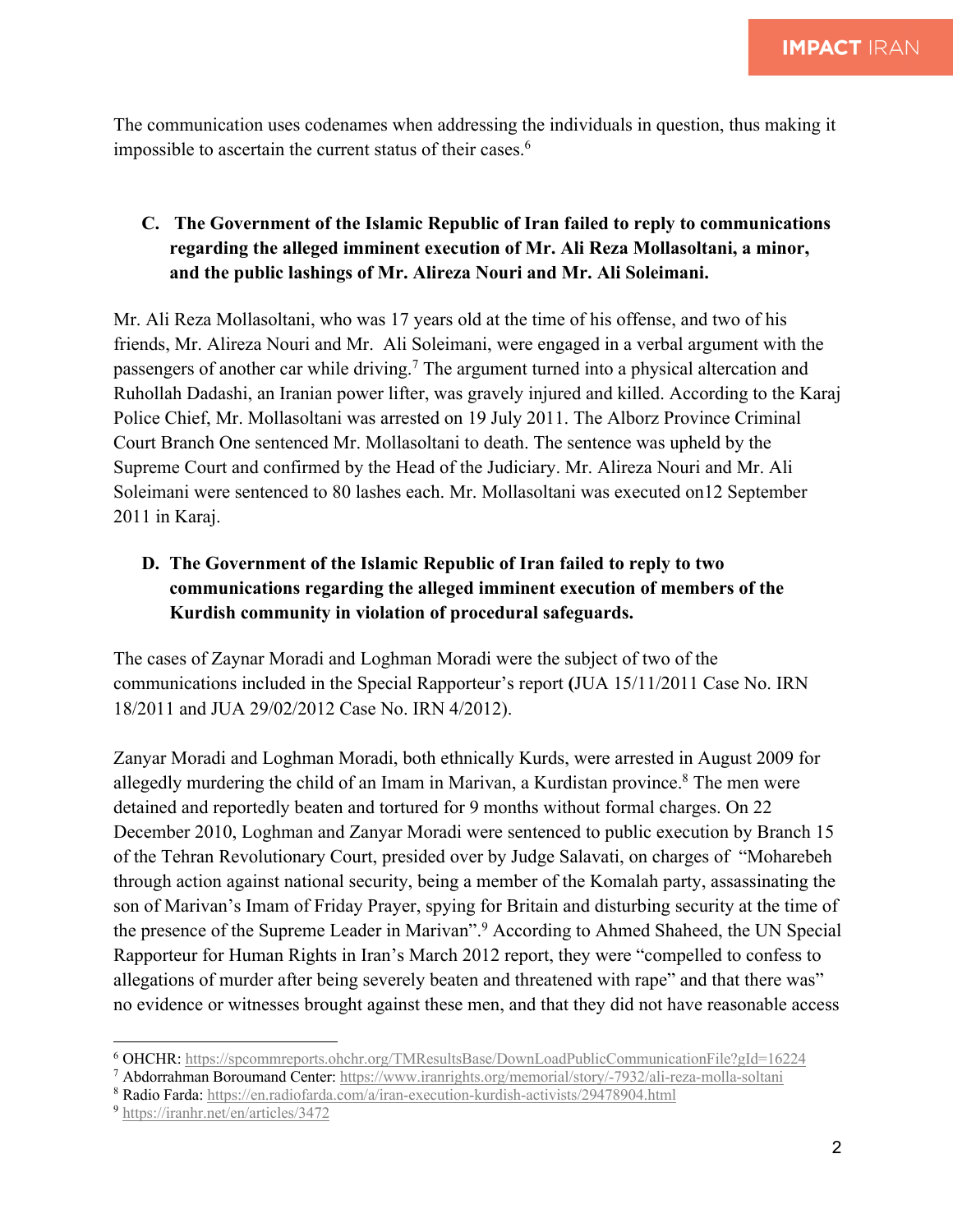to legal counsel",  $^{10}$ . Despite urgent calls by UN human rights experts to halt their executions<sup>11</sup> Loghman and Zanyar Moradi were sentenced to death by hanging in December 2010, and were executed in Rajai Shahr Prison on September  $9<sup>th</sup> 2018$ , alongside a third Kurdish prisoner. <sup>12</sup>

## **E. The Government of the Islamic Republic of Iran failed to reply to communications regarding the alleged torture, prolonged solitary confinement and imminent execution of individuals for offences not regarded as "most serious" and in violation of procedural safeguards.**

Saeed Malekpour, an Iranian national with a permanent residency in Canada, was arrested in Iran in 2008 and sentenced to death in 2010 on charges of "spreading corruption on earth" due to a web program he created.<sup>13</sup> His death sentence was commuted to life in prison in 2012 and in 2019 it was reported that he had escaped to Canada through an undisclosed third country.<sup>14</sup> Ahmad Reza Hashempour was arrested on charges of "Insulting Islam" and "Writing pornographic material in Farsi websites" and sentenced to death in 2008.15 In 2012, it was reported that his execution sentence was upheld in the Supreme Court. In 2013, his attorney, Mahmoud Alizadeh Tabatabai, announced that his sentence of execution had been halted and revised to life in prison. The current status of his case is unclear.

Vahid Asghari, an Iranian journalist arrested in 2008 for his work, was sentenced to death in 2012 on charges of *Moharebeh* (enmity against god).16 Though he was sentenced to 18 years in prison in 2014, he was later released in 2016 under unknown circumstances.

Mehdi Alizadeh Fakhrabad, a blogger, was arrested in 2008 during a campaign against Internet pornography. He was then detained for nine months before posting bail. <sup>17</sup> In 2011, he was arrested again and was found guilty of waging war against the state. He was subsequently sentenced to death.18 In 2013, his sentence was reduced to eight years in prison, banned from social activities for seven years and fined 100 million rials (\$3,338) for "propagating against the state and insulting sacred beliefs.19 According to United For Iran, Fakharbad has served his sentence and has been released as of March 2021.20

 $10$  Report of the Special Rapporteur on the situation of human rights in the Islamic Republic of Iran, 6 March 2012: https://www.shaheedoniran.org/wp-content/uploads/2014/01/G1211412.pdf

<sup>&</sup>lt;sup>11</sup> https://www.ohchr.org/EN/NewsEvents/Pages/DisplayNews.aspx?NewsID=23512&LangID=E

<sup>12</sup> https://iranhr.net/en/articles/3476

<sup>13</sup> https://www.amnesty.org/en/documents/mde13/4932/2016/en/

<sup>14</sup> CBC: https://www.cbc.ca/news/canada/british-columbia/canadian-resident-escapes-iran-after-11-years-ofdetention-1.5235747

<sup>&</sup>lt;sup>15</sup> Iran Prison Atlas, United for Iran: https://ipa.united4iran.org/en/prisoner/2006/

<sup>16</sup> Iran Prison Atlas, United for Iran: https://ipa.united4iran.org/en/prisoner/1047/

<sup>17</sup> Iran Prison Atlas, United for Iran: https://ipa.united4iran.org/en/prisoner/1077/

<sup>18</sup> Ibid

 $19$  Ibid

<sup>20</sup> Iran Prison Atlas, United For Iran https://ipa.united4iran.org/en/prisoner/1077/